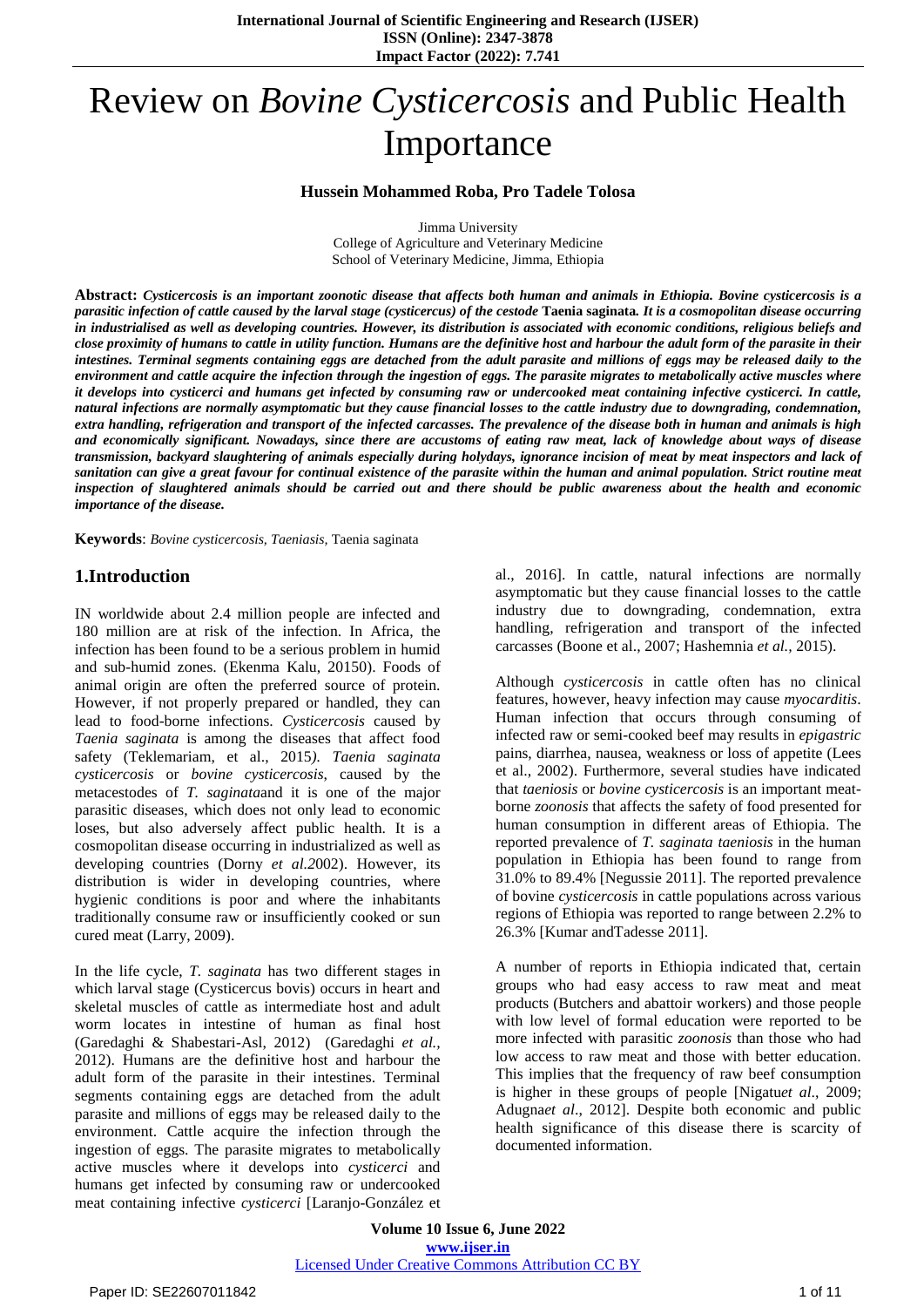#### **Objective of this work:**

- To provide the concise review on *bovine cysticercosis*
- To highlight public health and economic importance of *bovine cysticercosis*

# **2.Literature Review**

**2.1 Etiologyand Taxonomy**

*Bovine cysticercosis* is a disease that affects the musculature of cattle and is caused by the metacestode stage of human intestinal *cestode, Taenia saginata* (Laranjo-González *et al.,* 2016). *Taenia saginata* and its *metacestode, Cysticercus bovis*, the unarmed beef tapeworm, is classified under the kingdom of *Animalia* (Figure 1). *Cysticercus bovis* is the larval stage of *Taenia saginata* of the small intestine of humans as a larvae or cysts in cattle (C. bovis), man acquires infection only by eating poorly cooked or raw beef (Laranjo-González *et al.,*  2016).

Kingdom: Animalia Phylum: Platyhelminths

> **Class**  $\ddot{\phantom{0}}$ Cestoda

> > Order Cyclophyllidea  $\ddot{\phantom{a}}$

> > > Family : Taeniidae

**Taenia** Genus :

**Figure 1:** Taxonomic classification of taenia

Source: [Urquhart *et al.,* 1996]

Morphology of the adult tapeworm of *T. saginata* is a large ribbon shaped, multi segmented and white flat worm usually 4-15 m long consisting of thousands of segments (proglottids) arranged in a chain (Andrews et al., 2003). Its body divided in to three distinct parts consisting of head (scolex), neck and strobilla. The head or scolex bearing attachment organs, a short unfermented neck and chain of segments. The chain is known as strobilla and each segment as proglottids. Unlike other taeniids, the head (scolex) has no rostellum or hooks. The proglottids are continually budded from the neck region and become sexually mature as they pass down the strobilla. Each proglottid is hermaphrodite with one or two sets of reproductive organs. Gravid segments usually leave the host singly and often migrate spontaneously from the anus (Blancou *et al*., 2010).

*Taeniid* eggs passed in the stool or discharged from ruptured segments are sub-spherical to spherical in shape and very resistant, remaining viable for 6 months in pasture and vegetables, 5 weeks in water, 10 weeks in stool or hay and 12 weeks in silage sludge. *Taeniid* eggs measure about 30-45 µm in diameter; contain an *oncosphere* (hexacanth embryo) bearing three pairs of hook; have a thick, brown, radially striated embryophore or "shell" composed of hooks; and there is an outer, oval, membranous coat, the true egg shell, that is lost from fecal eggs. The larval stage, or metacestode also referred to as "*beef measles*", are found in all striated muscles of the intermediate host. *Cysticercus bovis* is a small, pea-sized oval in shape translucent and contains a single white scolex that is morphologically similar to the scolex of the future adult tapeworm. They are contained in a thin, hostproduced fibrous capsule (OIE, 2008).

# **2.2 Life Cycle**

In the life cycle*, T. saginata* has two different stages in which larval stage (*Cysticercus bovis*) occurs in heart and skeletal muscles of cattle as intermediate host and adult worm locates in intestine of human as final host (Garedaghi *et al.,* 2012). *Bovine cysticercosis* refers to the infection of cattle, while the adult tapeworms in the human small intestine cause *taeniasis*. Cattle are infected after ingestion of feed or water containing the eggs expelled by the human faeces. Although *cysticercosis* in cattle often has no clinical features, however, heavy infection may cause *myocarditis*. Human infection that occurs through consuming of infected raw or semi-cooked beef, may results in *epigastric* pains, diarrhea, nausea, weakness or loss of appetite (Lees *et al.,* 2002). The life cycle and transmission of the parasite occurs most commonly in environments characterized by poor sanitation, primitive livestock husbandry practices, inadequate meat inspection management and control policies. Humans are the obligate final host and they become infected by ingesting infected meat that has been inadequately cooked or frozen. Most incidents arise in cattle as a result of direct exposure to proglottids shed from humans, but there have been some reports of large scale outbreaks resulting from sewage-contaminated feed or forage (Tesfaye *et al.,* 2012). The tapeworm occurs in the small intestine of humans, and although it is generally 4-8 meters long, it can reach 15 meters. Like all tapeworms, its scolex (head) attached to the bowel wall and it has up to 2000 body segments. Each segment contains up to 80, 000 eggs. The end segments of the tape worm detach and are passed with faeces, they look like white fleshy capsules similar to a grain of rice**.** If the eggs in the segments find their way onto pasture, cattle may ingest the eggs which then hatch in the small intestine. Small embryos develop and penetrate the bowel wall.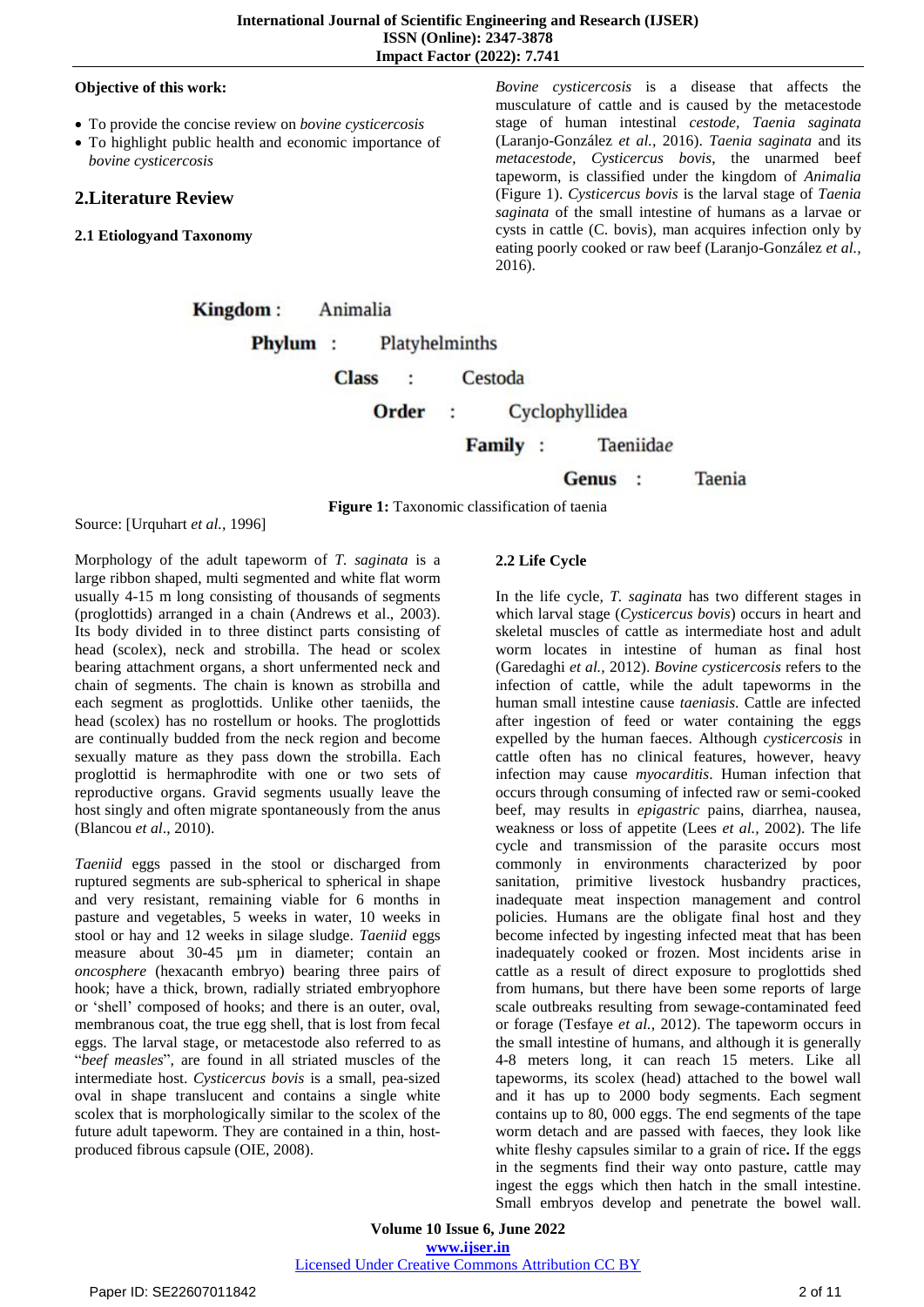They are carried through the blood stream to various muscles where they develop into cysts, the muscles most commonly affected by *Cysticercus bovis* cysts are the heart, tongue, diaphragm and muscles of the jaw. The cysts may remain infective for up to 2 years (NSW, 2012).



Source: adopted from (European Commission, 2000)

# **3.Epidemiology**

#### **3.1 Distribution**

*Taenia saginata* has worldwide distribution, albeit at a very low prevalence in the developed countries. The moderate prevalence level is seen in southern Asia, while African countries have the highest prevalence rates and the parasite causes an important economic loss due to condemnation of meat in these countries (Cabaret *et al.,*  2002). Globally, there are 77 million human carriers of *Taenia saginata* out of which about 40% live in Africa. In developed countries, even if the disease has a very low prevalence, the problem with the removal and treatment facilities in their sewage system plays a role in the distribution of eggs, since it was recorded that the egg can survive in sewage (Megersa *et al.,* 2010). In many developing countries this disease constitutes a serious but less recognized public health problem (Ibrahim and zerihun, 2012).

The disease has been reported in 15 Latin American countries, and it is estimated that 400 thousand people are infected in South America. However, the prevalence of this disease in humans is highly variable within a country and between countries, and can be directly related to the differences of hygienic conditions, quality of meat inspection, and culinary habits (Dutra *et al, .2*012). In Ethiopia, Florava reported a prevalence of 100% which is the highest in Africa and also in the word, due to habit of eating raw or under cocked beef dishes. In other East

Africa countries, prevalence rate about (30-80%) has been reported (Ibrahim and zerihun., 2012).



**Figure 3:** Cysticercus boviscyst distribution in different organs

#### **3.2 Source of infection and tranismtion**

Cattle, intermediate host, become infected after eating *Taenia saginata* eggs (proglottids) from infected humans (Final host). Once cattle are infected, cysticerci develop in the muscles and subsequently become infective to humans after approximately 10 weeks. A person infected with a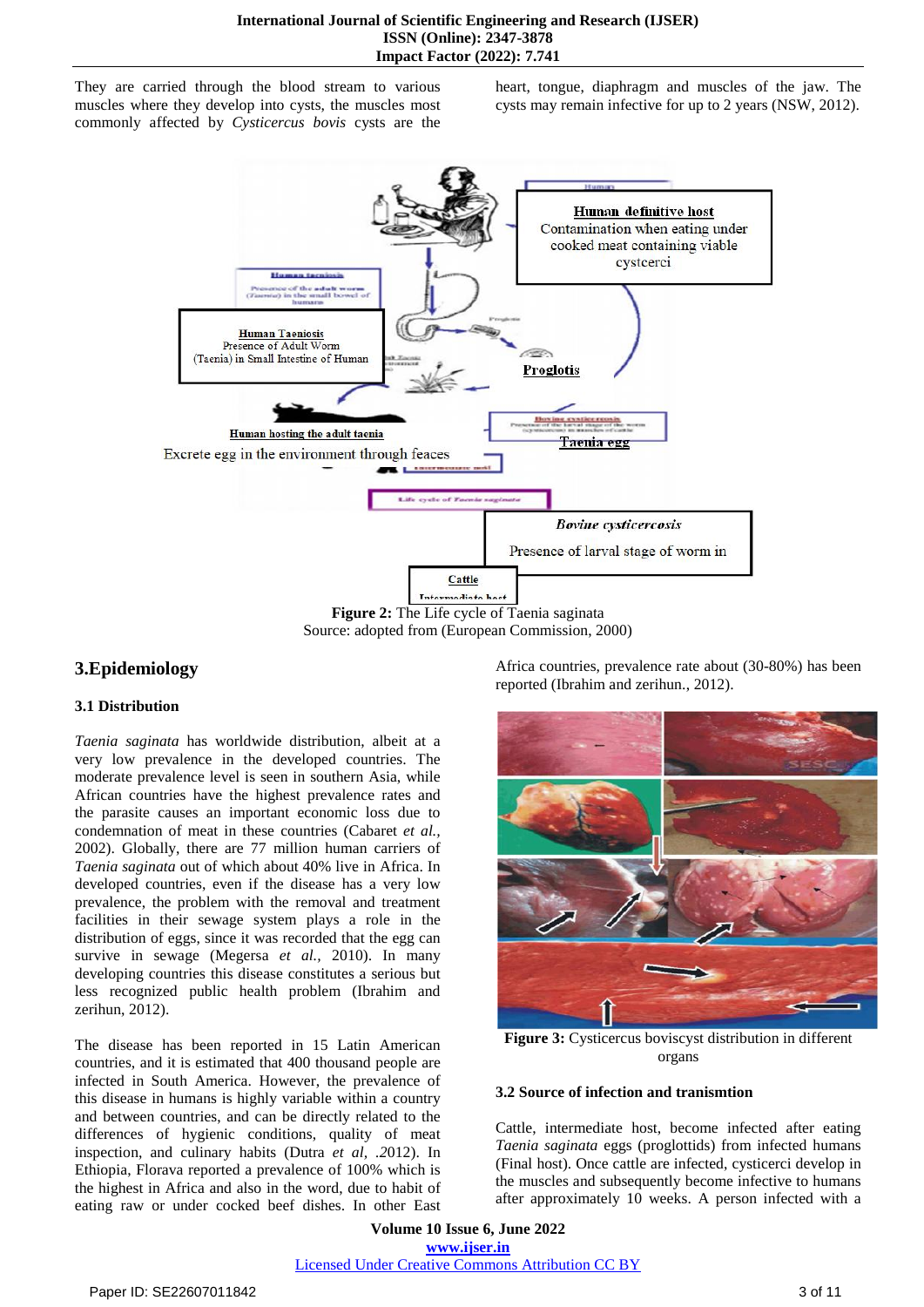single *Taenia saginata* tapeworm is capable of contaminating the environment with up to half a million eggs per day over the course of Infection, which if left untreated, can persist for years. Eggs contaminating the environment via defecation or spontaneous discharge of proglottids can be disseminated by water, wind, scavenging birds such as gulls feeding on raw sewage, oribatid mites, flies, earth worms, or fomites such as boots or farm machinery (Kandil *et al.,* 2012).

Infective taenia eggs can persist under a variety of environmental conditions as with most parasite environmental stages, cool and moist conditions favor long-term survival. They can also survive in sewage and in sludge for up to several months, and are resistant to most conventional chemical and disinfecting agents (Kandil *et al.,* 2012). Transmission to animals occurs by contamination of food or water by faeces of infected humans. The contaminated material can derive directly from human faeces or via sewage plants after flooding or sewage sediment distributed on pastures. Direct transmission of eggs, resulting from hand rising of suckling calves by tapeworm carriers has been reported, but appears to be rare (Allepuz *et al.,* 2009). Lack of awareness about raw meat consumption, existence of highest population density, poor hygiene and sanitary facilities are some of the factors that facilitate the transmission (Belachew and Ibrahim, 2012).

#### **3.3 Host range**

Cattle are intermediate and humans are the finalhosts of T. saginata. In all age of cattle are susceptiblefor this parasite whereas young age groups are more susceptible than the others. Sometimes Parasitism is observed inother ruminants like sheep, goats, antelopes, gazelles and buffaloes, but the development of *Cysticercus* is unlikely to the others (Assefa, 2015). Man cannot spread *taeniasis* to his own species. Management of animals in their natural environment predisposes them to infection. Cattle grazing communally have a higher risk of picking up *T. saginata* eggs since they are frequently in contact with human feces compared to commercial herds, the risk of cattle coming into contact with *T. saginata* eggs is much higher when cattle are at pasture (Harrison and Sewell, 1991).

#### **3.4 Risk factor**

It was reported that several factors, such as activity of the muscles, age, and the geographical location determine largely the predilection sites for *C. bovisin* slaughtered cattle (Opara et al., 2006). Differences in geographical isolates of the parasite and in the breed and age of cattle have been suggested as possible factors affecting the distribution of *C. bovis* (Pawlowsk and Murrell, 2001). The prevalence of *Taeniasis* is associated with different risk factors. The potential risk factors of *Taeniasis* are the habit of raw meat consumption, age, sex, educational level, presence and usage of sanitary facilities especially toilets. Different scholars have controversies regarding to disease prevalence in association with such risk factors. There is higher prevalence of *Taeniasis* in those who

consumes raw meat than those having cooked meat dishes but no significant variations were observed between sex and religion. Megersa *et al.* [2010] reported that Taeniasis has significant association with ages of individuals and indicating higher prevalence of infection in adult people. The possible suggestion is that adults' humans are associated with the habit of raw meat consumption than younger through consuming raw meat like Kurt which may be expensive for young individuals.

Hailu (2005) reported that there is highly significant variation among raw meat and cooked meat eaters, in which prevalence is high in those eating raw meat. But no significant variations were observed between age, sex and religion. Megersa *et al*. (2009) reported in such a way that *taeniasis* has significant association with ages of individuals, indicating higher prevalence of infection in adult people. The possible suggestion for this case is that adults has habit of raw meat consumption than younger, as young are not allowed to consume raw meat, and adults have income that afford in consuming raw meat like *Kurt* which may be expensive for young individuals. Abunna *et al*. (2008) reported *taeniasis* has significant association with sex. Prevalence is higher in males than females. This could be due to economic reasons and cultural practices in that males do not prepare their dish at home, rather consume at restaurants and butcheries.

# **4.Clinical Manifestations**

#### **4.1 In Humans**

The clinical manifestations in humans include abdominal pain, nausea, debility, weight loss, flatulence and diarrhea or constipation. A patient may have one or several of these symptoms and a high percentage of patients experience gastric hyposecretion. Individual reactions to the infection differ and may be influenced by psychogenic factors, since patients often notice symptoms only after they see proglottids (Symth, 1994). Signs like those of epigastric discomfort, hunger sensations and irritability were also observed in infested individuals (Harrison and Sewell, 1991).

#### **4.2 In Animals**

Light or moderate c*ysticercosis* in cattle is not usually associated with any defined clinical picture. Heavy infections, those induced experimentally by 200, 000 to 1, 000, 000 *T. saginata* eggs, may give rise to fever, weakness, profuse salivation, anorexia, increase heart and respiratory rate and a dose of one million or more eggs may cause death between 14 to 16 days due to a degenerative myocarditis (Oryan *et al.,* 1998).

# **5.Status of** *Bovine Cysticercosis* **in Ethiopia**

The cultural habit of eating raw meat in form of "Kourt" meat cubes and "Kitffo" minced meat in Ethiopia, has favoured the spread of this disease (Fufa, 2006). The reported prevalence of bovine cysticercosis in cattle populations across various regions of Ethiopia was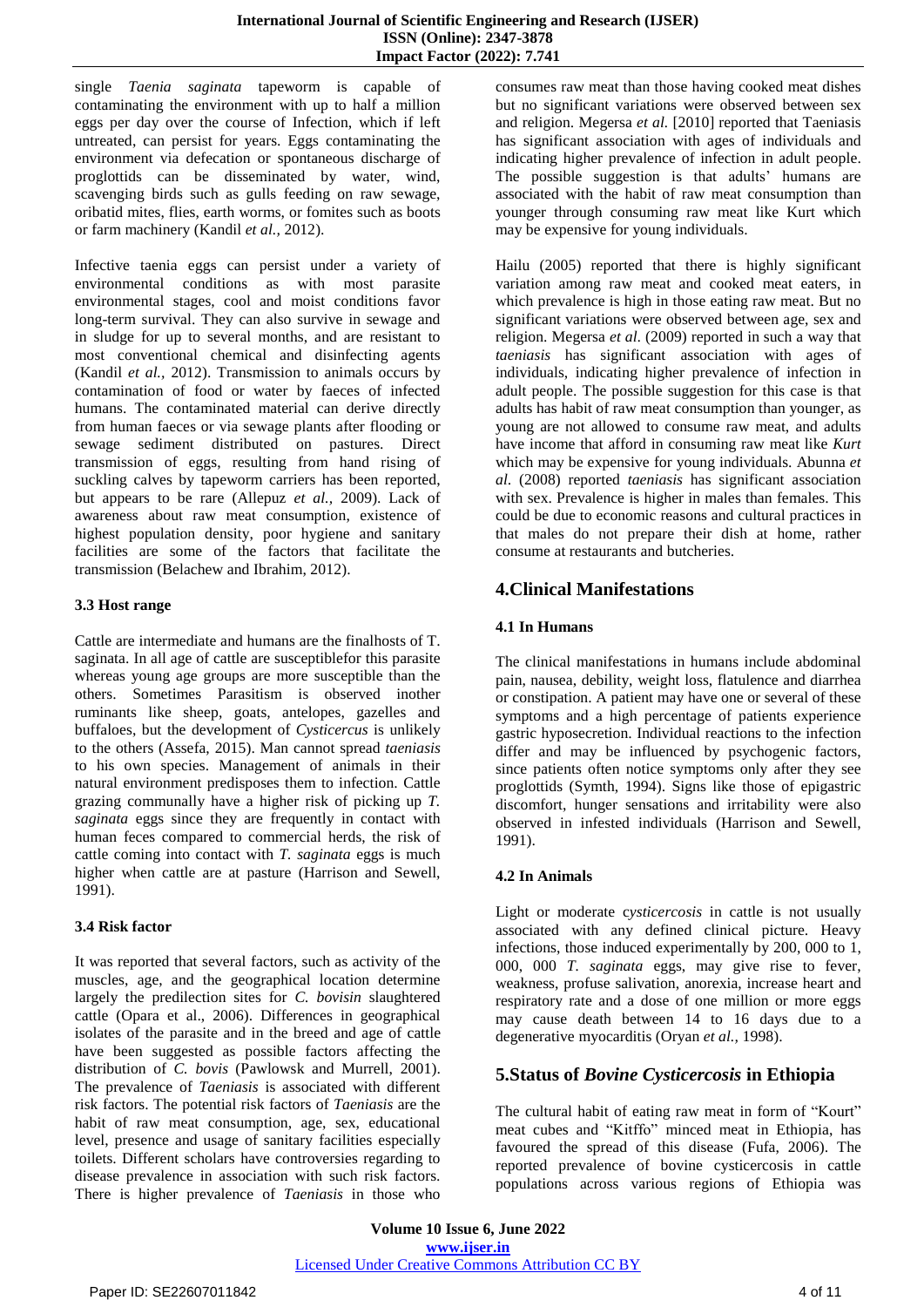reported to range between 2.2% to 26.3% (Kumar and Tadesse, 2011).

Belachew and Ibrahim. (2012) conducted cross sectional study on the prevalence of bovine *cysticercosis* in Hawassa municipal abattoir from October 2011 to March 2012with the objectives of determining the prevalence of *Cysticercus bovis,* cyst viability and cyst distribution in different organs/tissues and public health implication of *Taenia saginata cysticercosis*. Questionnaire survey and inventory of pharmaceutical drug shops were also used to determine human taeniasis and associated financial losses. Ante and post mortem examination of 384 cattle at the abattoir showed a prevalence of 22.9% for cysticercosis. Of the total cysticerci collected, 55 (62.5%) were found to be viable while 33 (37.5%) were non-viable. The percentage of *Cysticercus bovis cysts* in different organs was observed as 67.74% in tongue, 52% in shoulder, 60% in heart and 75% in masseter muscle, respectively. Result indicated that only age groups are highly significant effect (p0.05) on prevalence of *cysticercosis*. The prevalence of *taeniasis* among interviewed respondents of Hawassa town was 44%. Result indicated that the sex, occupation, educational level, eating habit and marital status showed highly significant effect (p0.05) on prevalence of the disease. However, statistically significant difference was observed in the disease prevalence between raw and cooked meat eaters. For the years 2008 and 2009, a total worth of 184, 406 ETB was estimated from a sale of 92, 203 adult taenicidal drugs.

Another cross sectional study was conducted during November 2008 to March 2009 to estimate the prevalence of *Cysticercosis* in animals, *Taeniasis* in human and estimate the worth of taeniasis treatment in Jimma town, Ethiopia (Megersa *et al*., 2010). Active abattoir survey, questionnaire survey and inventory of pharmaceutical shops were performed to accomplish the study. Of the total of 500 inspected animals, 22 animals had varying number of *Cysticercus bovis* giving an overall prevalence of 4.4% (22/500). Anatomical distribution of the cyst showed that highest proportions of *Cysticercus bovis* cyst were observed in shoulder muscle, followed by tongue, heart and masseter muscle. Of the total of 114 *Cysticercus bovis* collected during the inspection, 49 (42.9%) were found to be a live while others (57.1%) were degenerative cyst. Of the total 60 interviewed respondents, 56.7% (34/60) had contracted T*aenia saginata (*Megersa *et al.,*  2010).

Tolosa *et al. (*2009) condiucted study to determine the prevalence of *bovine cysticercosis* from October 2007 to March 2008 in cattle slaughtered at the Jimma municipal abattoir. Cyst distribution and viability of *bovine cysticercosis* were determined. A total of 512 carcasses were inspected of which 15 (2.93%) were infected with *Taenia saginata metacestodes*. From a total of 109 cysticerci collected from infected carcasses, 47 (43.12 %) were viable. The anatomical distribution of the cysticerci was, shoulder muscle (39.5 %), heart (33.9 %), neck muscle (13.8 %), tongue (10.1 %), masseter muscles (1.8  $%$ ) and diaphragm  $(0.9\%).$ 

In another study, post-mortem examination of 3711 cattle done at three municipal abattoirs at Mekelle, Wukro and Adigret in Tigray region for detecting infection of *Cysticercus bovis* revealed 308 (8.29%) cattle positive for this infection. The cysts were observed either at one or more than one sites in the carcass with variable numbers. The sites showing cysts included tongue 0.61%, masseter muscles 0.59%, shoulder muscles 0.26%, heart 0.26% and liver 7.45% (Kumar and Berhe., 2008).

Teklemariam *et al., (*2015) studied *bovine cysticercosis* from December 2014 to April 2015 on 384 zebu cattle slaughtered at Batu municipal abattoir to estimate the prevalence and associated risk factors. Out of 384 inspected animals, 10 animals had variable number of *Cysticercus bovis* giving an overall prevalence of 2.6%. Anatomical distribution of the cyst showed that the highest proportions of *Cysticercus bovis* cyst were observed in tongue 10 (41.66%) followed by heart 7 (29.17%), masseter 5 (20.83%) and triceps muscle 2 (8.33%).

**Table 1:** Status of Bovine Cysticercosis in Ethiopia

| Location                             | Prevalence |                             |
|--------------------------------------|------------|-----------------------------|
|                                      | in $%$     |                             |
| Batu municipal abattoir              | 2.6        | Teklemariam et al.,<br>2015 |
| Jimma municipal abattoir             | 2.93       | Tolosa et al. 2009          |
| Hawassa municipal                    | 22.9       | Belachew and                |
| abattoir                             |            | Ibrahim.2012                |
| Jimma                                | 4.4        | Megersa et al. 2010         |
| Awassa                               | 26.25      | Abunna et al. 2008          |
| Awassa                               | 30         | <b>Fikire</b> , 2012        |
| Central Ethiopia                     | 3.1        | Tembo, 2001                 |
| East Shoa                            | 17.5       | Hailu, 2005                 |
| Gonder meat factory                  | 9.7        | Amsalu, 1989                |
| Gonder                               | 4.9        | Dawit, 2004                 |
| Luna export abattoir in              | 27.6       | Hailu, 2005                 |
| East Showa                           |            |                             |
| Nekemte                              | 2          | Ahmad, 1990                 |
| North westen Ethiopia                | 18.49      | Negatu, 2008                |
| Tigray                               | 21         | Berhe, 2009                 |
| Wolaita Soddo (Southern<br>Ethiopia) | 11.3       | Regassa et al., 2009        |

# **6.Diagnosis**

#### **6.1 Meat inspection**

Diagnosis in animals is usually based on the host and the location of the *metacestode* when identified at meat inspection or necropsy. Adults in definitive hosts are acquired by the ingestion of viable metacestodes in meat and offal that has not been adequately cooked or frozen to kill the parasite. In live animals *Taenia saginata metacestode* might be palpable in the tongue but, both in the living animal and on post-mortem examination or meat Inspection, tongue palpation is of diagnostic value only in cattle heavily infected with metacestode (Wubie, 2004). Predilection sites are heart, tongue, masseters and diaphragm, presumably because they receive the greatest circulation. Nonetheless, cysts may be found in any muscle of the body (OIE, 2008). Cattle with *cysticercosis* are unlikely to exhibit clinical signs, and detection is made during post-mortem carcass examination. In most parts of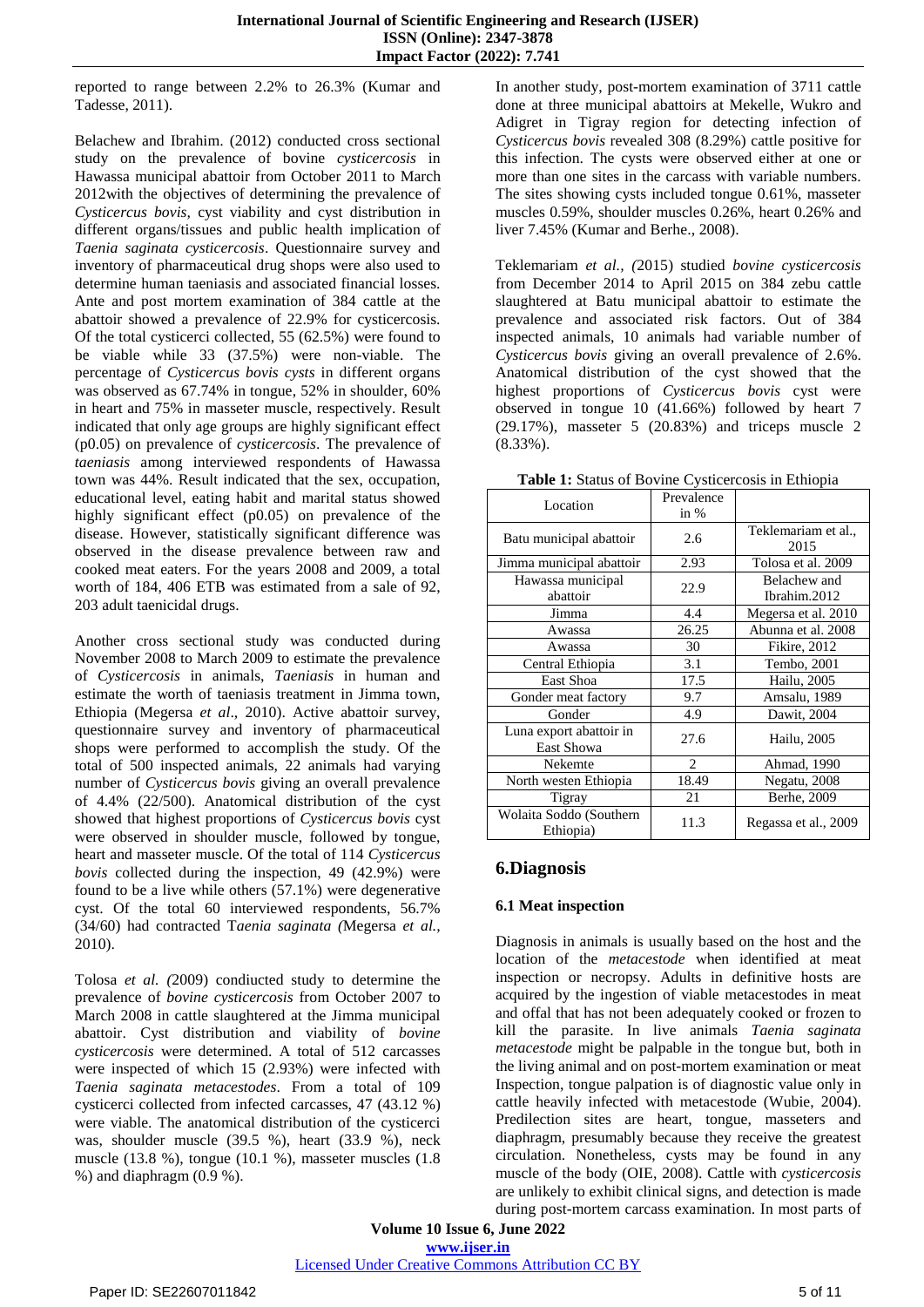the world where regulated post-mortem screening for these parasites occurs, examination of so-called "predilection sites" is conducted during routine meat inspection. However, such procedures are insensitive, particularly for lightly infected carcasses. Despite its limitations, visual inspection of carcasses remains the most common method of diagnosing *bovine cysticercosis*. The metacestode are readily visible in the organs or musculature at autopsy and therefore diagnosis of *bovine cysticercosis* usually made during postmortem examination in abattoirs and packing plants. The effectiveness of meat inspection in the detection of *C. bovis*depends on the procedure used (Wubie, 2004). According to Meat Inspection Regulation Notice Number 428, 1972 by Government of Ethiopia (MoA, 1972), the routine inspection of carcass is to be done as per the procedure stated below

- $\checkmark$  Visual inspection and palpation of the surfaces and a longitudinal ventral incision of the tongue from the tip of the root.
- $\checkmark$  One deep incision into the triceps muscles of both sides of the shoulder.
- $\checkmark$  Extensive deep incision into external and internal muscles of masseter parallel to the plane of the jaw.
- $\checkmark$  Visual inspection and longitudinal incision of the myocardium from the base to the apex. But more incision can be made when necessary.
- $\checkmark$  Visual inspection and 3 parallel incisions into long axes of the neck muscles on both sides.
- $\checkmark$  Two parallel incisions on the thigh muscles of both hind legs.
- Careful inspection, palpation and two parallel incisions into the diaphragmatic lobes of the lung through the lung substances.
- $\checkmark$  Visual examination of intercostals muscles and incisions when necessary.
- $\checkmark$  One extensive incision into the fleshy part of diaphragm, visual examination, palpation and Incision of kidneys, liver, oesophagus and associated lymph nodes

However, minor infections are difficult to detect irrespective of the skill of the inspector. If a Cysticercus is found in any ofthese sites and organs, thorough inspection of the whole carcass and offal should be done. The location, nature and number of cysts should be recorded (Kumar and Tadesse, 2011).

#### **6.2 Detection of antibodies by ELISA**

Serological test, e. g., Enzyme-linked Immunosorbent Assay (ELISA) was available for use on live animals. The immune response against taeniid parasites is reported to be antibody-mediated. A positive antibody ELISA indicates that the animals have been exposed to the infection, but may not necessarily have a current infection. However, it is a useful method for epidemiological studies to indicate the spread of the infection in outbreaks or high-infected areas (Kandil et al., 2012). Several studies have shown that the true prevalence of bovine cysticercosis as detected by the classical meat inspection techniques (carried out properly) is underestimated by at least a factor of 3-10,

diagnosis by serology in cattle has been done with varying successes. Studies have indicated that antigen detection by ELISA (Ag-ELISA) is 2-10 times more sensitive than routine meat inspection and that this technique may therefore be recommended for epidemiological surveys. The sensitivity of Ag-ELISA has been shown to vary with the live cyst burden, in addition due to its unexplained false positive and negative reactions it can at best be used as a screening test and not as a diagnostic test (Asaava *et al.,* 2009).

# **7.Differential Diagnosis**

In cattle *Cysticercus bovis* should be differentiated from the following parasites.

#### **7.1** *Cysticercus dromedaries (C. cameli)*

The identification of *C. cameli* by double row of hooks on the lateral invaginatedscolex and its length being twice as large as *C. bovis*measuring 12-18 mm in length and pearly white in color (Wubie.2004).

#### **7.2** *Sarcocystis bovi felis (Sarcocystis hirusta)*

Is a soft *bradizoite* cyst which is very large and visible to the naked eye whitish streaks running in the direction of the muscle fibers. The cyst ranges from 0.5 mm to 5mm in length, localized in the esophagus, heart, in different muscular tissue [Minozzo *et al.,* 2002].

#### **7.3** *Onchocerca dukei*

The cyst ranges from3mm to 6mm in diameter, forms intra-muscular and subcutaneous nodules that are firm to touch and reveals worms surrounded by pus when sectioned (Wubie., 2004).

# **8.Control and Prevention**

Lack of and improper use of latrine or open field defecation leads to contamination of grazing lands. The use of latrine reduces spread of Taenia saginata eggs. Controlled grazing, avoiding use of sewage effluent to fertilize pasture, prevents infection in cattle (Symth.1994). Adequate meat inspection, abstinence from eating raw or inadequately cooked beef (thorough cooking of meat at a temperature of  $56 - 60$   $0<sub>C</sub>$ ) and freezing the infected carcass at-100 c for 10 days prevent human infection. Chemotherapy in humans reduces the spread of eggs and infection in cattle (Solusby.1982). In Africa, inadequate health education and scarcity of Taenicides are the major obstacles for the control of the disease (Rabi"u *et al.,*  2010).

The inspection of meat, which is the most important public health control measure, identifies only a minor fraction of heavily infected animals, and also only when it is too late to avoid losses. Ante-mortem diagnostic test that reflects the number of live *cysticerci* would be desirable because as it could assist in identifying infected animals before slaughter. A reliable ante-mortem diagnostic test has yet to be defined. However, there have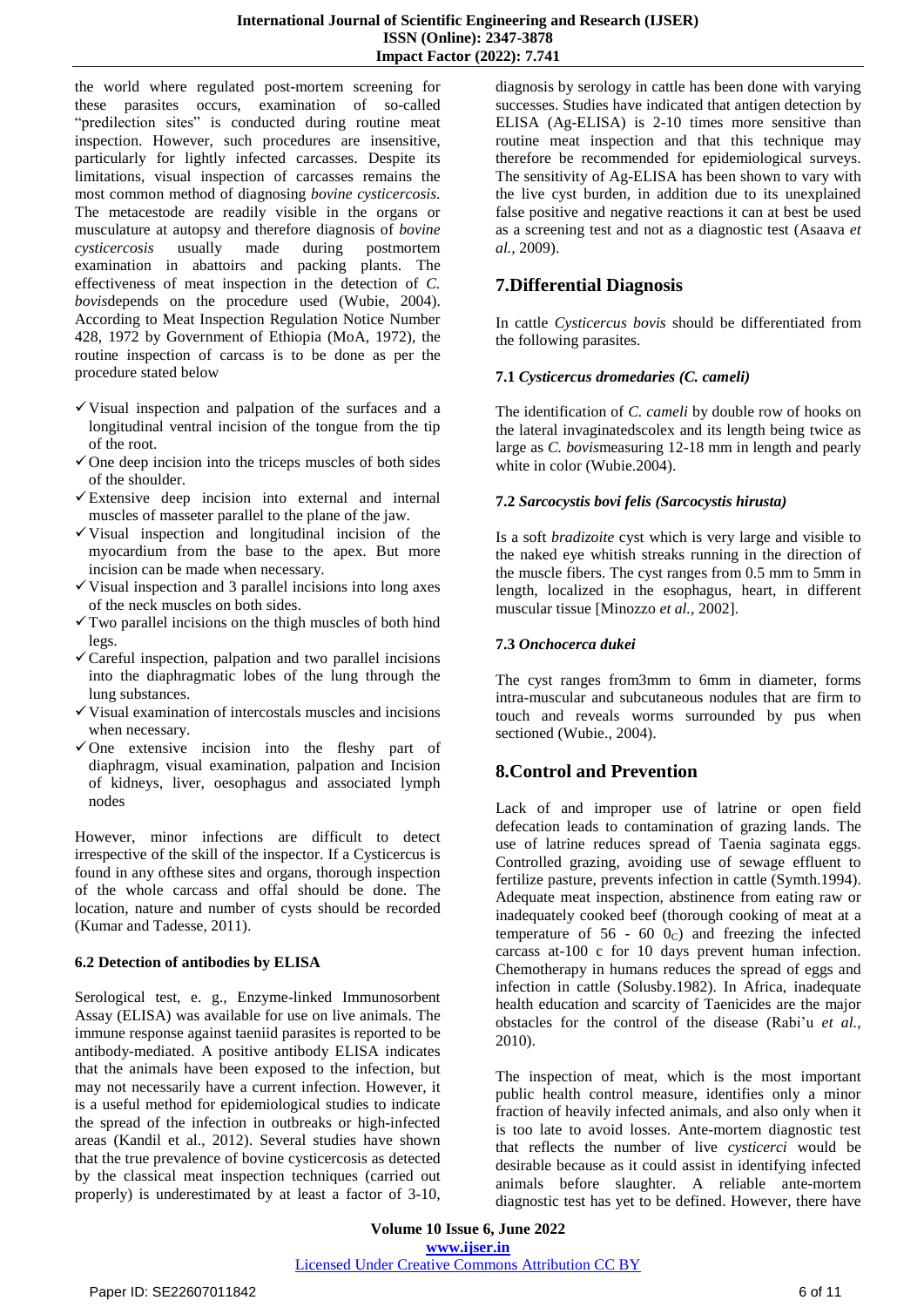been endeavor to develop an enzyme-linked immune sorbent assay (ELISA) that can be used for the diagnosis of *Taenia Saginata Cysticercosis* infection under natural and controlled conditions. Results from antibody-ELISA were found to be unreliable and insensitive due to failure of the test to distinguish between animals harboring live and dead *cysticerci* (Wanzalaa *et al.,* 2002).

During meat inspection heavily infected carcass, all meat, offal and blood must be condemned. The description of a heavy infection varies, but generally it is the detection of cysts at two of the predilection sites plus two sites in the legs. In the case of a lesser infection, the infected parts and surrounding tissues are removed and condemned. Even a single dead cyst requires that the carcass and edible viscera must then be treated and this is justifiable as about 10% of lightly infected carcasses were found on dissection to have both dead and viable parasites within them (OIE 2008). Treatment varies with country and facilities available and includes (OIE 2008):

- $\checkmark$  Freezing at lower than 10<sup>o</sup>C for 10 or 14 days, or lower than - 7°C for 21 days.
- $\checkmark$  Boxes of boned meat are frozen at less than 10 $^{\circ}$ C for 20 days.
- $\checkmark$  Heated to above 60 $\degree$ C throughout.
- $\checkmark$  Steamed at moderate pressure (0.49 kg/cm2), heated at 95-100°C for 30 minutes.
- $\checkmark$  Pickled in salt solution for 21 days at 8-12 $\mathrm{°C}$

Vaccination, when available, is undoubtedly the most cost effective means of preventing and controlling, and even eradicating, infectious diseases. A vaccine against sheep *cysticercosis* has been developed experimentally and may lead to the development of similar vaccines to control *bovine cysticercosis* and thus *Taenia saginata* infestation in humans. Rickard and Adolph, (1976) vaccinated calves with antigens collected during cultivation of the larval stages of *Taenia saginata*. In-vitro, and challenged 4 weeks later with 4, 000 *Taenia saginata*eggs. Calves vaccinated with *Taenia saginata* antigen were highly resistant to the challenge infection. Sheiba and Zein Eldin, (1987) vaccinated four Zebu calves subcutaneously with hatched ova of *Taenia saginata*. The immunity elicited protected the animals from subsequent oral infections with this cestode as manifested by the early degeneration of the *metacestodes* and failure to attain maturity in three of four animals. Lightowlers *et al., (*1996) used the recombinant antigens in vaccine trials in cattle. Vaccination with a combination of two antigens, designated TSA-9 and TSA-18, induced up to 99.8% protection against experimental challenge infection with Taenia saginata eggs.

# **9.Treatment**

The drug of choice in treating *Taeniasis* is *niclosamide* (Niclocide, Yomesan). Adult dose rate of 2000 mg is effective in damaging the worm to such an extent that a purge following therapy often produces the scolex. *Praziquantel* (Bilitricide) at a dose rate of 5 to 10 mg per kg also has been reported highly effective (Doyle *et al.,*  1997) but the scolex is partially digested and often not recovered (Symth, 1994). Other drugs used in the treatment of *T. saginata* are *mebendazole (*Doyle *et al.,*  1997).

In animals, treatment with compounds such as *albendazole* (50mg per kg), *praziquatel* (50mg per kg), *mebendazole* (50mg per kg) can be given but they are considered not to be fully effective. *Praziquantel* is effective at 50mg / kg / day for four days but this treatment is impractical because of its high cost (Symth, 1994; DestaWubie., 2004). In Ethiopia people used traditional medicaments to cure from *T. saginata* infection. Ahmed, (1990) reported that most people, especially rural inhabitants use different types of traditional herbal drugs to routine self-de worming practices.

# **10. Economic Importance**

*Bovine Cysticercosis* has little effect on animal health, but it is economically important disease as it causes carcass condemnation arising from heavy infestation with the *cysticerci*of *Taenia saginata* as well as the cost of inspecting meat, the necessity to freeze or boil infected meat and losses may also occur from restriction of exports of live animals and animal products (Belachew and Ibrahim., 2012). Evaluation of the economic impact of *taeniasis / cysticercosis* is very difficult particularly in developing countries like Ethiopia, where necessary information is so scant and considerable proportions of infected people treat themselves with traditional herbal drugs like "kosso" and others. (Abuna*et al.,* 2007). While ill-health caused by the adult worms in humans gives rise to high medical costs, the economic losses due to bovine *cysticercosis* are mainly due to condemnation, treating beef and downgrading of infected carcasses. Economic losses from *cysticercosis* are determined by disease prevalence, grade of animals infested, potential markets, prices of cattle and treatment costs for detained carcasses. For the African continent, an annual loss was reported to be US\$ 1.8 billion under an overall infestation rate of 7% (Kumar and Tadesse, 2011). Khaniki *et al., (*2010) reported that the economic losses of infected carcasses were calculated from the treatment of carcasses and the carcasses condemnations. The costs of carcasses treatment included the expenses of freeze storage and the weight loss during freezing.

The economic impact of the disease in the cost implication can be broken down in to those involved in treating human *taeniosis* and cattle carcasses (cost of freezing, boiling) or condemned, as well as the costs involved in the inspection procedures amount to millions of dollars (Nunes, 2003). In the meat industry, economic losses are closely associated with the status of infection. In a heavy infestation or generalized *cysticercosis* carcass must be totally condemned. Light infection or localized *cysticercosis* leads to condemnation of the infected parts, furthermore, the carcass must be kept in cold storage at a temperature not exceeding-7°C for up to 3 weeks to inactivate existing parasites (Abuseir *et al.,* 2006). In Ethiopia Megersa *et al. (*2010) revealed a total of 103, 596 adult *taeniacidal* drug doses worthing a total of 222, 706 Eth. Birr (22, 270.6 USD) during two years of 2007 and 2008. The economic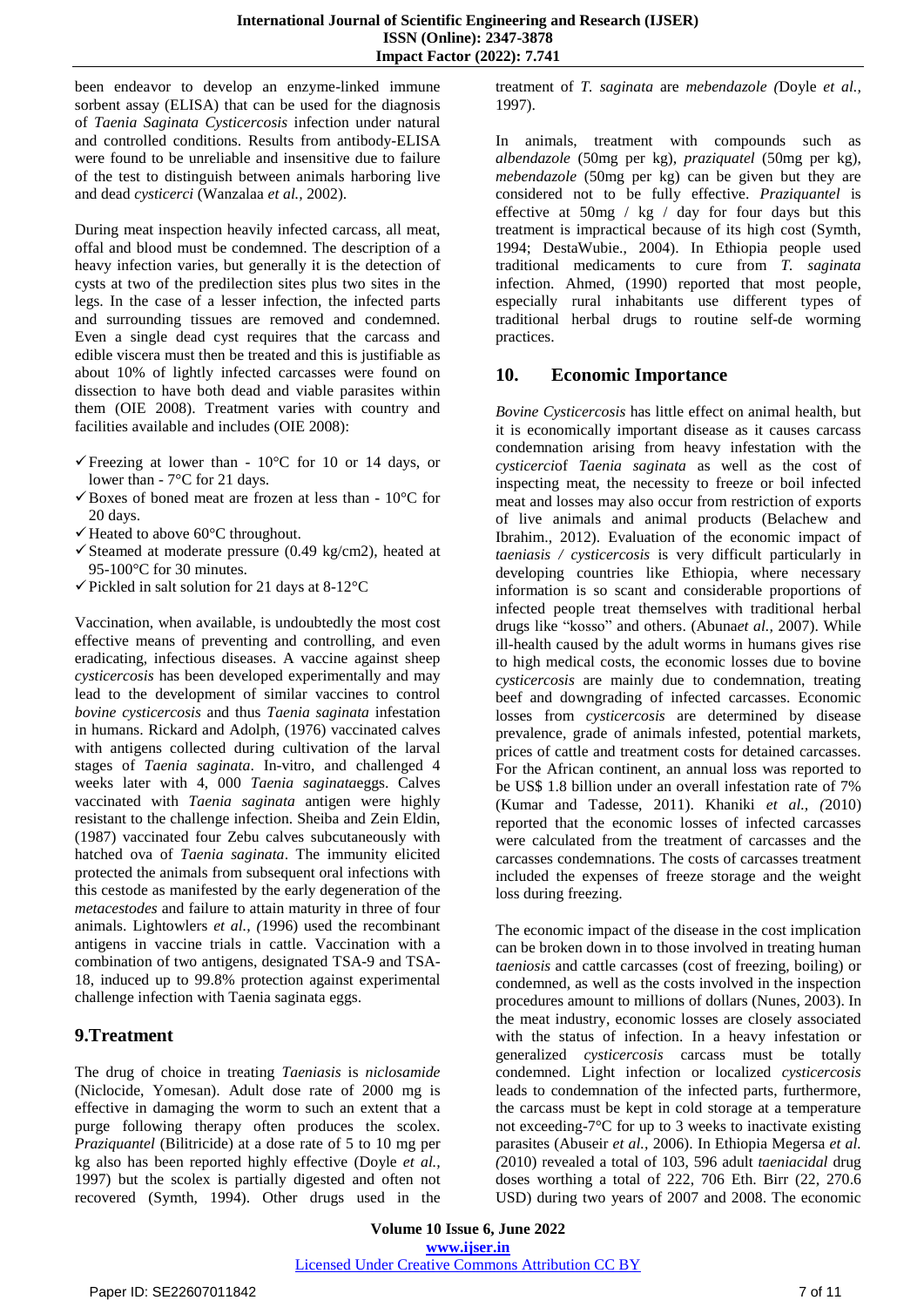loss calculated for six months period of study by Kumar and Berhe. (2008) due to condemnation of carcass/organs account about 31952 Birr.

# **11. Public Health Significance**

*Cysticercus bovisis* of great public health significance especially in developing countries where it invades the tissues of the eye as well as brain and spinal cord causing ocular and neuro*cysticercosis* respectively (Engels *et al*., 2003). A number of reports in Ethiopia indicated that, certain groups who had easy access to raw meat and meat products (Butchers and abattoir workers) and those people with low level of formal education were reported to be more infected with parasitic *zoonosis* than those who had low access to raw meat and those with better education. This implies that the frequency of raw beef consumption is higher in these groups of people (Nigatu*et al*., 2009; Adugna*et al*., 2012). The tongue, masseter muscles, cardiac muscles, triceps muscles and thigh muscles are the main predilection sites of the cysts. The cysts of *bovine cysticercosis* can alsobe identified on the spleen, intercostal muscles, diaphragm and liver (Garedaghi *et al.,*  2011).

Sometimes the gravid proglottids of Taenia saginata migrate to different organs appendix, pancreatic duct, nasopharyngeal pathways and bile ducts producing obstruction and inflammation of the affected organs (Florova, 1982). Tapeworms can also cause intestinal obstruction (Doyle *et al.,* 1997). The most noticeable symptom is the spontaneous discharge of one or several proglottids, which often show individual muscular activity. These may creep out of the anus onto the perianal skin and even migrate over clothes of the distraught host or on the ground, shedding eggs as they go (Oryan et al., 1998). *Taenia saginata* in the small intestine of man absorbs digested food (Kebede *et al.,* 2009). From the day the cysticercus is ingested it may take 2-3 months for the parasite to produce ripe segments. As long as the scolices are attached to the intestinal mucosa of the victim new segments will continually grow to replace those, which are being detached from the worm (Teka, 1997). Generally, according to WHO (2013), adult *Taenia* parasites located in the intestinal tracts of people can pose a variety of problems including:

- $\checkmark$  Non-specific intestinal disturbances-tapeworms can produce some non-specific signs of intestinal discomfort and pain (e. g. colic signs) in humans. Vomiting may also result.
- $\checkmark$  Non-specific appetite changes-tapeworms can cause some people to go off their food or to become fussy or picky about their eating habits (this appetite loss is possibly the result of such factors as abdominal pain and nausea). In contrast, certain other individuals develop a ravenous appetite in the face of heavy tapeworm infestations because they are competing with the parasite/s for nutrients (they need to physically eat more to provide enough nutrition for both themselves and the worms).
- $\checkmark$  Body weakness, headaches, dizziness, irritability and delirium.
- Malnutrition-very large numbers of adult *Taenia* tapeworms present in the intestinal tracts of man can result in the mal-absorption of nutrients. This can cause the tapeworm-parasitized individual to not receive the nutrition it needs (i. e. to not absorb its food properly), resulting in malnourishment, weight loss, ill-thrift and poor growth.
- $\checkmark$  Poor hair quality-severe malnutrition and malabsorption of vitamins, minerals and proteins can result in reduced quality of the hair.
- $\checkmark$  Intestinal irritation-when an adult tapeworm inhabits the small intestine of human, it finds a suitable site along the lining of the intestinal lumen and grasps on to it using suckers. This spiky tapeworm grip is irritating to the wall of the small intestine, creating discomfort for the host and alterations in intestinal motility. Note that *T. saginata*, sometimes called the 'unarmed tapeworm', lacks a spiny rostellum so is not quite so damaging to the human intestine.
- $\checkmark$  Intestinal blockage-it is possible for massive tapeworm infestations to block up the intestines of children, producing signs of intestinal obstruction (e. g. vomiting, shock and even death). This is not common, but it can occur if worm burdens are large and/or if someone deworms the infested children, killing all of the worms in one hit (the tapeworms all die and let go of their intestinal attachments at the same time, resulting in a vast mass of deceased tapeworms flowing down the intestinal tract all at once and causing blockage).
- Intestinal perforation-rarely, adult *Taenia saginata* can perforate the intestinal wall, ending up inside of the host's abdominal cavity. This can result in lifethreatening abdominal inflammation and infection and septicemia.
- $\checkmark$  Appendicitis, biliary obstruction, and pancreatitisrarely, adult *Taenia saginata* (beef tapeworms) can migrate up into the duct systems of the pancreas and biliary tract (bile duct), producing blockages and painful inflammation of these regions. Some may even enter the appendix and cecum, causing nasty inflammation of these regions (termed appendicitis and typhlitis respectively). This can result in life-threatening complications that may require surgical correction.
- $\checkmark$  Perineal or anal irritation-the migration of tapeworm segments from the anuses of infested individuals can result in itching and irritation of the anus.

# **12. Conclusion and Recommendations**

*Bovine cysticercosis* is one of the most important parasitic diseases caused by the metacestode stage of the human tapeworm *Taenia saginata*. The public health and economic consequences of this parasite may be considerable due to downgrading and the condemnation of carcasses. The adult stage of *Taenia saginata* occurs in the small intestine of humans who are the final host of this tapeworm. Humans get infected by eating raw or under cooked meat containing viable *cysticerci*. Nowadays, since there are accustoms of eating raw meat, lack of knowledge about ways of disease transmission, backyard slaughtering of animals especially during holydays, ignorance incision of meat by meat inspectors and lack of sanitation can give a great favour for continual existence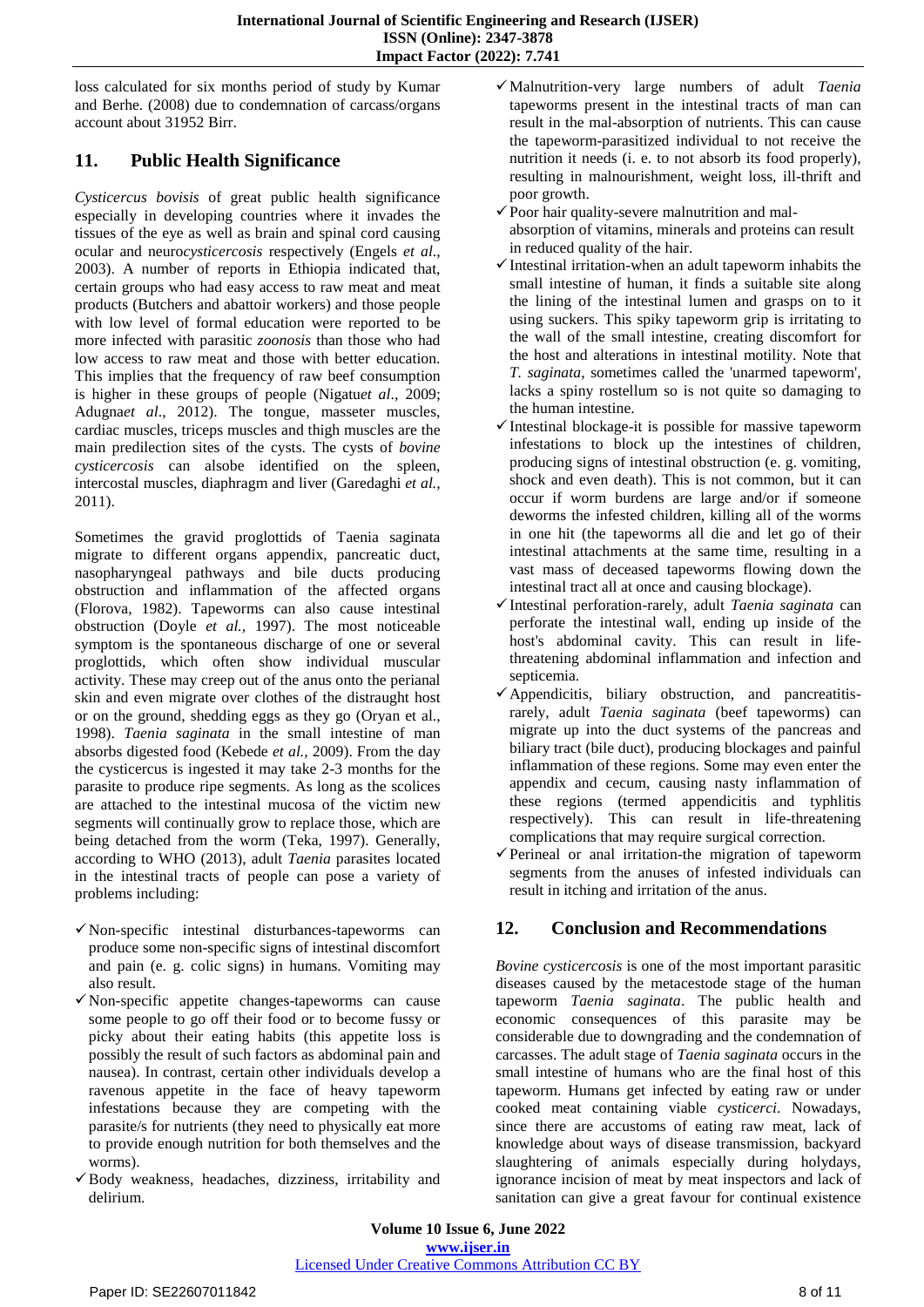of the parasite within the human and animal population. Based on the above conclusion the following recommendations are forw (N. K, 2004).

- Avoid eating of raw meat (*Kurt*, *leble*and *kitffo*) that is not inspected by well experienced meat inspector.
- Further researches should be conducted on the epidemiology and control strategies of cestodes.
- $\checkmark$  Infected meat and meat products must be undergoing the processes of freezing and boiling.
- $\checkmark$  Strict routine meat inspection of slaughtered animals should be carried out.
- $\checkmark$  The community should use latrines to improve personal as well as environmental hygiene.
- $\checkmark$  There should be public awareness about the health and economic importance of the disease through social and public media.
- $\checkmark$  There should be strong and close collaboration between medical and veterinary professionals to reduce impact of the disease both in humans and animals.
- Untreated human feces should not be used as fertilizers.
- $\checkmark$  Competent meat inspection must be strictly implemented at every abattoir of the country.
- $\checkmark$  Immunodiagnostics must be developed to supplement meat inspection procedures.

# **Acknowledgements**

First and for most I Praise to Allah, the most Gracious, the most Merciful, the self sufficient master, whom all creatures need. I wish to sincerely express my profound thanks to my advisor Pro: Tadele Tolosa for his motivations, valuable suggestions, guidance, encouragement, and meticulous correction to have the paper its form.

# **References**

- [1] Abunna, F., Tilahun, G., Megersa, B. and Regassa, A., 2007. Taeniasis and its socioeconomic implications in Awassa town and its surroundings, Southern Ethiopia. East Afri. J. Pub. Hlth, 4, 73-79
- [2] Abuseir, S.; Epe, C.; Schnieder, T.; Klein, G. and Kühne, M. (2006). Visual diagnosis of Taenia Saginata Cysticercosis during meat inspection: is it unequivocal?. Parasitol Res, 99, pp: 405-409
- [3] Ahmed, I. (1990). Bovine Cysticercosis in animals slaughtered at Nekemte abattoir. DVM Thesis. Addis Ababa University, Faculty of Veterinary Medicine, DebreZeit, Ethiopia.
- [4] Allepuz, A.; Napp S.; Picado, A.; Alba, A.; Panades, J.; Domingo, M. and Casal, J. (2009). Descriptive and spatial epidemiology of bovine cysticercosis in North-Eastern Spain (Catalonia). Veterinary Parasitology, 159, pp: 43-48.
- [5] Amsalu D. (1989): prevalence and significance of *C. bovis*among slaughtered cattle at Debrezeit abattoir. Faculty of vererinary Medicine, Addis Ababa University, debreZeit, Ethiopia, DVM Thesis
- [6] Andrews, A. H., Blowey, R. W., Boyd, H. and Eddy, R. G. (2003): *Bovine* Medicine: Disease and Husbandry of cattle*.2*nd ed. Singapore, Blackwell Science. Pp.360-363.
- [7] Asaava, L. L.; Kitala, P. M.; Gathura, P. B.; Nanyingi, M. O.; Muchemi, G. and Schelling, E. (2009). Asurvey of bovine cysticercosis/human taeniosis in Northern Turkana District, Kenya. Preventive Veterinary Medicine, 89, pp: 197-204.
- [8] Assefa A. Public Health Impact of Bovine Cysticercosis in Ethiopia: A review. J J Vet Sci Res.2015, 1 (1): 010.
- [9] Bedu, H., Tafess, K., Shelima, B., Woldeyohannes, D., Amare, B. & Kassu, A., 2011, "Bovine cysticercosis in cattle slaughtered at Zeway municipal abattoir: Prevalence and its public health importance", Journal of Veterinary Science and Technology 2, 1- 5
- [10]Belachew, M. and Ibrahim, N. (2012). Prevalence of Cysticercus bovis in HawassaMunicipal Abattoir and its Public Health Implication. American-Eurasian Journal of Scientific Research, 7 (6), pp: 238-245.
- [11]Berhe G. (2009): Abattoir survey on cattle hydatidosis in Tigray Region of Ethiopia. Trop Anim Health Prod, 41: 1347-1352.
- [12]Blancou, J., Uilenberg, G., Lefevre, P-C, and Charmette, R. (2010): Infectious and Parasitic Diseases of Livestock. Lavoisier. vol.2, P.1646.
- [13]Boone I., Thys E., Marcotty T., De Borchgrave J., Ducheyne E., Dorny P. (2007). Distribution and risk factors of bovine cysticercosis in Belgian dairy and mixed herds. Preventive Veterinary Medicine.82: 1- 11
- [14]Cabaret, J., Geerts, S., Madeline, M., Ballandonne, C. & Barbier, D., 2002, "The use of urban sewage sludge on pastures: The cysticercosis threat', Veterinary Research 33, 575-597.
- [15]Dawit, S., 2004. Epidemiology of T. saginatataeniasis and Cysticercosis in North Gondor Zone, Northwest Ethiopia (Unpublished DVM thesis, Faculty of Veterinary Medicine, Addis Ababa University)
- [16]Desta, B. (1995): Ethiopian traditional herbal drugs, part 1: Studies on the toxicity and therapeutic activity of local taenicidal medication. J. Ethnopharm., 45: 7- 33.
- [17]Dorny P., Phiri I., Gabriel S., Speybroeck N., Vercruysse J. (2002). A sero-epidemiological study of bovine cysticercosis in Zambia. Veterinary Parasitology.104: 211-215
- [18]Doyle, M. P., Beuchat, L. R. Montaville, T. J. (1997): Food Microbiology. Fundamentals and Frontiers. Center for Food Safety and Quality Enhancement. Department of Food Science and Technology, University of Georgia. Washington D. C.
- [19]Dutra, L. H.; Girotto, A.; Vieira, R. F.; Vieira, T. S.; Zangirolamo, A. F; Marquês, F. A.; Headley S. A. and Vidotto O. (2012). The prevalence and spatial epidemiology of cysticercosis in slaughtered cattle from Brazil Semina: CiênciasAgrárias, Londrina, 33 (5): 1887-1896.
- [20]Endris, J. & Negussie, H., 2011, "Bovine cysticercosis: Prevalence, cyst viability and distribution in cattle slaughtered at Kombolcha Elfora Meat Factory, Ethiopia", American-Eurasian Journal of Agriculture and Environmental Science 11, 173- 176.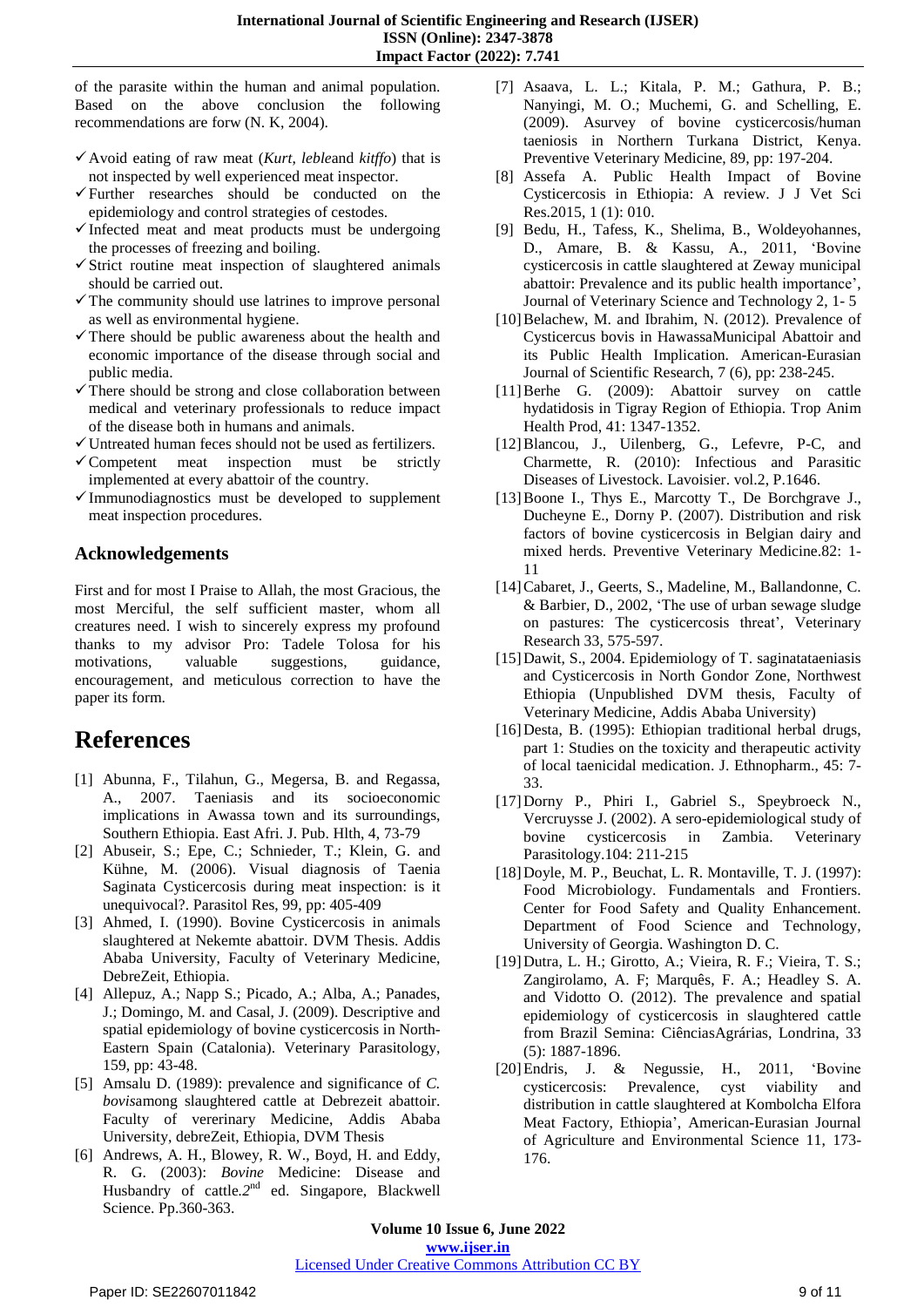- [21]Engels D, Urbani C, Belotto A, Meslin F, Savioli L (2003). The control of human neurocysticercosis: which way forward? ActaTropica 87: 177-182.
- [22]European Commission, (2000). Control of taeniasis/cysticercosis in man and animals. [http://www.europeancommission.com/docrep.](http://www.europeancommission.com/docrep)
- [23]FAO (2004): Veterinary Public Health Disease Fact Sheet: *Cysticercosis*.
- [24]Fikire Z., Tolosa T., Nigussie Z., Macias C. and Kebede N. (2012): Prevalence and characterization of hydatidosis in animals slaughtered at Addis Ababa abattoir, Ethiopia. *Journal of Parasitology and Vector Biology*, **4**: 1-6.
- [25]Flisser, A., Geerts, S., Kyvsgaard, N. C., McManus, D. P., Nash, T. E., & Pawlowski, Z. (2005). *FAO/WHO/OIE Guidelines for the Surveillance, Prevention and Control of Taeniosis/cysticercosis* (No. V460 MURw). K. D. Murrell, & P. Dorny (Eds. ). Paris: World Organization for Animal Health.
- [26]Fralova, A. (1985): Taeniosis. In: Lysenko. A. (ed): Zoonosescontrol. Vol. II, mscow: UNEP publication.192-235
- [27]Fufa, A. (2006); Study on the Prevalence of Bovine Cysticercosis in Awassa Municipal Abattoir and T. saginatainAwassa Town and its Surroundings. South Ethiopia. MSc Thesis, FVM, AAU, DebreZeit, Ethiopia.
- [28]Garedaghi Y, RezaiiSaber AP and Saberie M (2011). Prevalence of bovine Cysticercosis of Slaughtered Cattle in MeshkinshahrAbattoir. Am. J. Anim. Vet. Sc., 6 (3): 121-124.
- [29]Garedaghi Y., Saber A. P. R., Khosroshahi M. S. (2012). Prevalence of bovine cysticercosis of slaughtered cattle in Meshkinshahr abattoir. American Journal of Animal and Veterinary Sciences.6: 121- 124.
- [30]Geysen, D., Kanobana, K., Victor, B., Rodriguez-Hidalgo, R., de Borchgrave, J., Brandt, J., & Dorny, P. (2007). Validation of meat inspection results for Taenia saginata cysticercosis by PCR-restriction fragment length polymorphism. Journal of Food Protection®, 70 (1), 236-240.
- [31]Hailu, D. (2005): Prevalence and Risk Factors for *Taenia saginata*Taeniasis / Cysticercosis in Three Selected Areas of Eastern Shoa, Ethiopia. MSc. Thesis, FVM, AAU, DebreZeit, Ethiopia
- [32]Harrison, L. J. S., and Sewell, M. M. H. (1991): The Zoonotic Taeniae of Africa. In: Parasitic Helminths and Zoonoses in Africa. London. Unwin Hyman. pp, 54-56.
- [33]Hashemnia, M., Shahbazi, Y., & AfshariSafavi, E. A. (2015). Bovine cysticercosis with special attention to its prevalence, economic losses and food safety importance in Kermanshah, west of Iran. J Food Quality Hazards Control, 2, 26-9.
- [34]Ibrahim, N. and Zerihun, F. (2012). Prevalence of Tania Saginata cysticercosis in Cattle Slaughtered in Addis Ababa Municipal Abattoir, Ethiopia. Global Veterinaria, 8 (5), pp: 467-471
- [35]Kandil, O. M.; Mahmoud, M. S.; Shalaby, H. A.; Namaky, H. E.; Hendawy, H. M. and Arafa, M. I. (2012). Value of Taenia saginata Crude Antigen in Diagnosis of Bovine Cysticercosis with Reference to

its Characterization. Global Veterinaria, 9 (4), pp: 474-478

- [36]Khaniki, G. R.; Raei, M.; Kia E. B.; Haghi, M. A. and Selseleh, M. (2010). Prevalence of bovine cysticercosis in slaughtered cattle in Iran. Trop Anim Health Prod, 42, pp: 141-143.
- [37]Kumar A. and Tadesse G. Bovine cysticercosis in Ethiopia: a review. Ethiop. Vet. J., 2011; 15 (1): 15- 35
- [38] Kumar, A. and Berhe, G. (2008). Occurrence of Cysticercosis in Cattle of Parts of Tigray region of Etidopia. Haryana Vet, 47, pp: 88-90.
- [39]Laranjo-González, M., Devleesschauwer, B., Gabriël, S., Dorny, P., & Allepuz, A. (2016). Epidemiology, impact and control of bovine cysticercosis in Europe: a systematic review. *Parasites & vectors*, *9* (1), 1.
- [40]Larry S. Roberts, John Janovy, (2009). Gerald D. Schmidt & Larry S. Roberts' Foundations of parasitology 8th Ed, Boston: McGraw-Hill, Pp 120- 143.
- [41]Lees W., Nightingale J., Brown D., Scandrett B., Gajadhar A. (2002). Outbreak of Cysticercus bovis (Taenia saginata) in feedlot cattle in Alberta. Canadian Veterinary Journal.43: 227-228
- [42]Lightowlers MW, Rolfe R, Gauci CG. Taenia saginata: Vaccination against Cysticercosis in cattle with recombinant oncosphere antigens. Experim. parasitol.338-330: 84, 1996
- [43]Lightowlers, M. W.; Rolfe, R. and Gauci, C. G. (1996). Taenia saginata: Vaccination against cysticercosis in cattle with recombinant oncosphere antigens. Expl. Parasitol, 84, pp: 330-338.
- [44]Megersa, B.; Tesfaye, E.; Regassa, A.; Abebe, R. and Abunna, F. (2010). Bovine cysticercosis in Cattle Slaughtered at Jimma Municipal Abattoir, South western Ethiopia: Prevalence, Cyst viability and Its Socio-economic importance. Veterinary World, 3 (6): 257-262.
- [45]Ministry of Agriculture (MoA), 1972. Meat Inspection Regulations. Legal Notice No-428. NegaritGazeta. Addis Ababa, Ethiopia.
- [46]Minozzo, J. C.; Gusso, R. L.; Castro, E. A.; Lago, O. and Soccol, V. T. (2002). Expermental bovine infection with Taenia saginata eggs: recovery rates and cysticerci location. Brazilian Archives of Biology and Technology, 45 (4), pp: 451-455
- [47]Nigatu K (2008). Cysticercosis of slaughtered cattle in North-western Ethiopia. Res. Vet. Sci., 85 (3): 522- 526
- [48]Nigatu, K., Tilahun, G. and Hailu, A. (2009). Current status of bovine cysticercosis of Slaughtered cattle in Addis Ababa Abattoir, Ethiopia. Trop. Anim. Hlth. Prod., 41: 291-4.
- [49]NSW: State of New South Wales through Department of Trade and Investment, Regional Infrastructure and Services (NSW Trade & Investment) 2012.
- [50]Nunes C. M., Biondi G. F., Heinkemann M. B. and Richtzenhain L. J. (2003): Comparative evaluation of an indirect ELISA test for diagnosis of swine cysticercosis employing antigen from Taeniasolium and Taeniacrassicepsmetacestodes. *Vet. Parasitol*, **93**: 135 140.